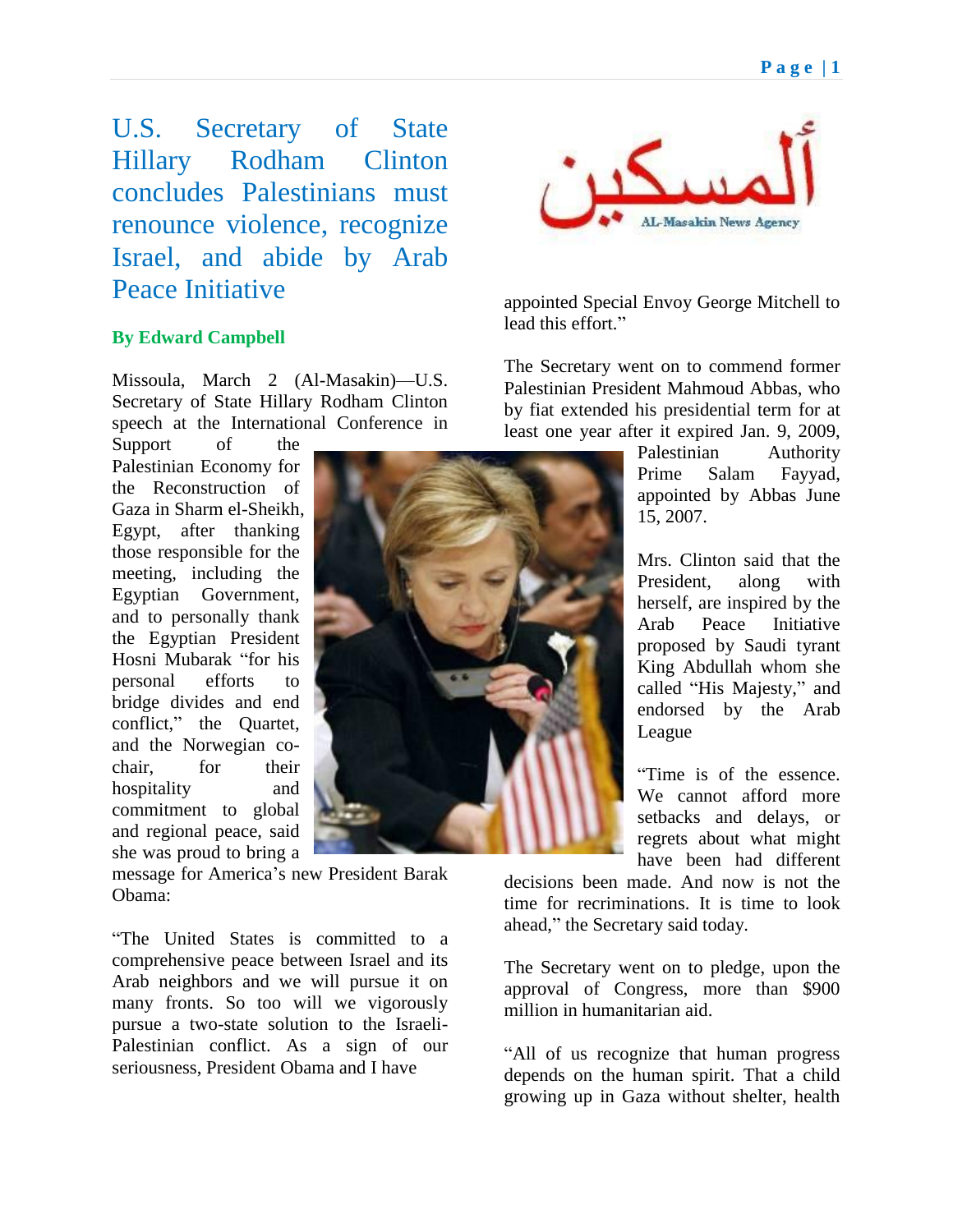care, or an education has the same right to go to school, see a doctor, and live with a roof over her head as a child growing up in your country or mine. That a mother and father in the West Bank struggling to fulfill their dreams for their children have the same

right as parents anywhere else in the world to a good job, a decent home, and the tools to achieve greater prosperity and peace. That progress toward the goals we seek here today is more likely to grow out of opportunity, than futility; out of hope, than out of misery," Mrs. Clinton said.

**"And for the Palestinians, it means that it is time to break the cycle of rejection and resistance, to cut the strings pulled by those who exploit the suffering of innocent people, and show the world what the talent and skills of an exceptional people can build and create.**

Without going into detail she said that while working with Abbas and Fayyad to "address" critical humanitarian, budgetary, security, and infrastructure needs" the United States plans to install safeguards to prevent that aid from ending up in the "wrong hands."

She said that the new American administration seeks not only to address the short term needs of the Palestinian people, but also has long term goal of achieving "comprehensive peace."

―By providing humanitarian assistance to Gaza, we also aim to foster conditions in which a Palestinian state can be fully realized – a state that is a responsible partner, is at peace with Israel and its Arab neighbors, and is accountable to its people; a state that Palestinians everywhere can be proud of and is respected worldwide.

―This is the Palestinian state we all envision. This is the Palestinian state that we have an obligation to help create," she said.

The Secretary of State went on to say that Israel needed to show the Palestinian people that there are benefits to negotiating "if their goal is to control their own destiny and live in peace and dignity in an economically viable state."

> With respect to Arab states in the region "it means signaling through words and deeds that the spirit of the Arab Peace Initiative can begin to govern attitudes toward Israel now. For all of us – the Arab states and the wider international community – it means

working with the government of the Palestinian people, the Palestinian Authority, to help build a state that can meet international expectations and obligations.

"And for the Palestinians, it means that it is time to break the cycle of rejection and resistance, to cut the strings pulled by those who exploit the suffering of innocent people, and show the world what the talent and skills of an exceptional people can build and create.

―That is why we're here today – not only to address Gaza's urgent needs, but to move ahead toward genuine Israeli-Palestinian and Arab-Israeli peace.

―Our aid package is meant to accelerate, not hinder, that effort," Mrs. Clinton said on Monday.

She went on to say that Mr. Abbas through commitment to negotiations has shown the "hallmarks of leadership" and that Mr. Fayyad has "bolstered the credibility of his government by instituting a national budget process."